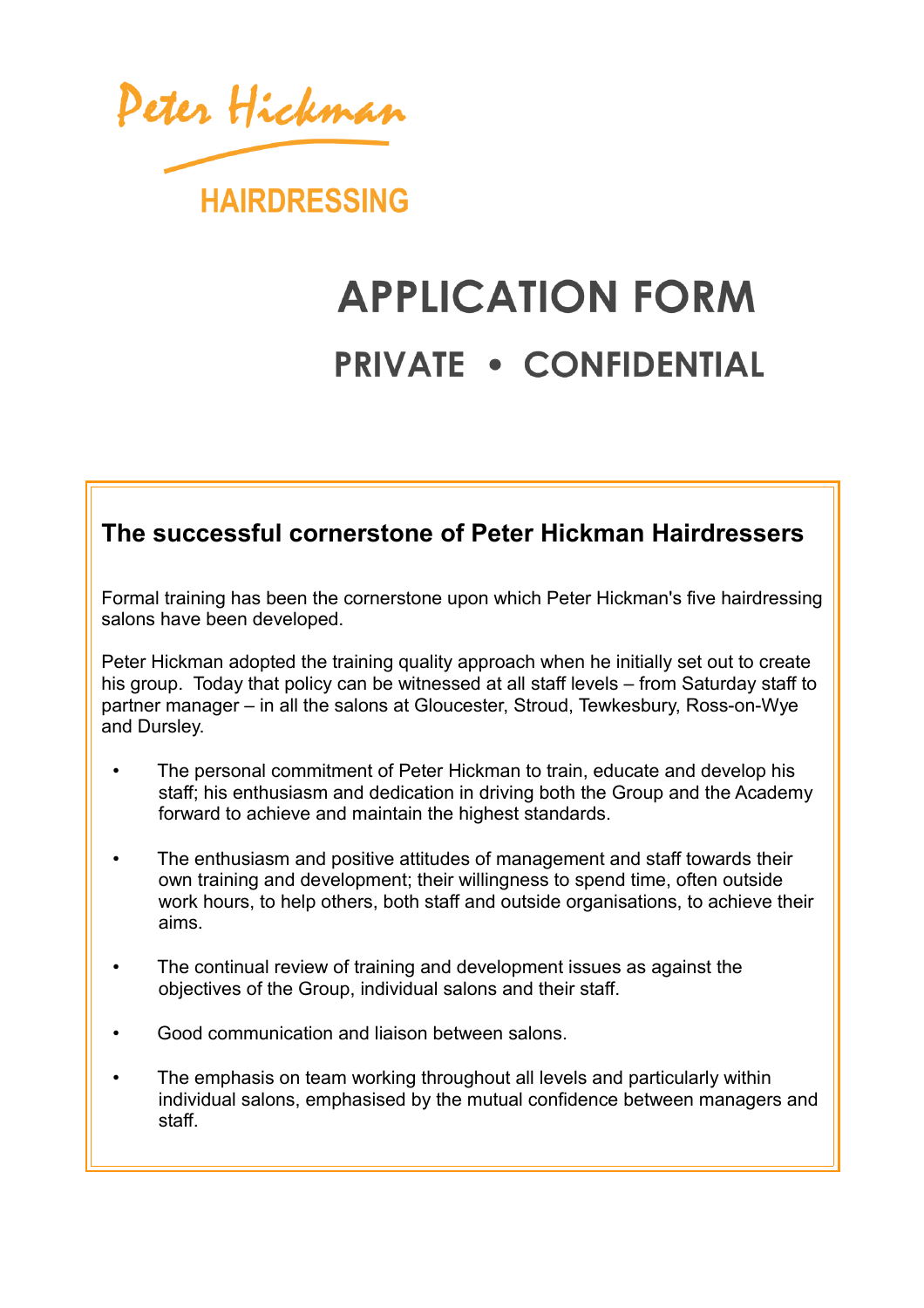| <b>Position</b>                                                                                                                                                                                                          |                          |
|--------------------------------------------------------------------------------------------------------------------------------------------------------------------------------------------------------------------------|--------------------------|
| Position required:                                                                                                                                                                                                       | Please attach photograph |
| Location:<br><b>Dursley</b><br>30 Long Street, Dursley GL11 4HXX<br><b>Gloucester</b><br>Russell Chambers, Russell Street, Gloucester GL1 1NE<br>Ross-on-Wye<br>31 Gloucester Road, Ross-on-Wye HR9 5LE<br><b>Stroud</b> |                          |
| 9 Gloucester Street, Stroud GL5 1QG<br><b>Tewkesbury</b><br>59 Barton Street, Tewkesbury GL20 5PX                                                                                                                        |                          |
| Please tick the hours you are willing to work:<br>Full time<br>Part time am only<br>Part time pm only<br>Part time any<br>Any                                                                                            |                          |

|                                                                                            | <b>Personal Details</b>                       |                                                                     |                                                                        |               |
|--------------------------------------------------------------------------------------------|-----------------------------------------------|---------------------------------------------------------------------|------------------------------------------------------------------------|---------------|
| Title                                                                                      | Surname                                       | Forenames                                                           |                                                                        | Date of Birth |
|                                                                                            |                                               |                                                                     |                                                                        |               |
| Home Address:                                                                              |                                               |                                                                     | Person to be contacted in case of emergency                            |               |
|                                                                                            |                                               | Name:                                                               |                                                                        |               |
|                                                                                            |                                               |                                                                     | Relationship:                                                          |               |
| Postcode:                                                                                  |                                               |                                                                     | Address:                                                               |               |
| Telephone:                                                                                 |                                               |                                                                     |                                                                        |               |
|                                                                                            |                                               |                                                                     | Telephone:                                                             |               |
|                                                                                            | Are you registered disabled?                  | YES / NO                                                            | Do you require a work permit to work in the UK?                        | YES / NO      |
|                                                                                            | If yes please enter state registration number |                                                                     |                                                                        |               |
|                                                                                            |                                               |                                                                     | (If you are unsure please discuss this with a<br>member of management) |               |
| If a member of staff has introduced you to the<br>company please state their name and work |                                               | Are any of your relatives employed by Peter<br>Hickman?<br>YES / NO |                                                                        |               |
| location:                                                                                  |                                               |                                                                     | If yes please provide details of name and work<br>location.            |               |
|                                                                                            |                                               |                                                                     |                                                                        |               |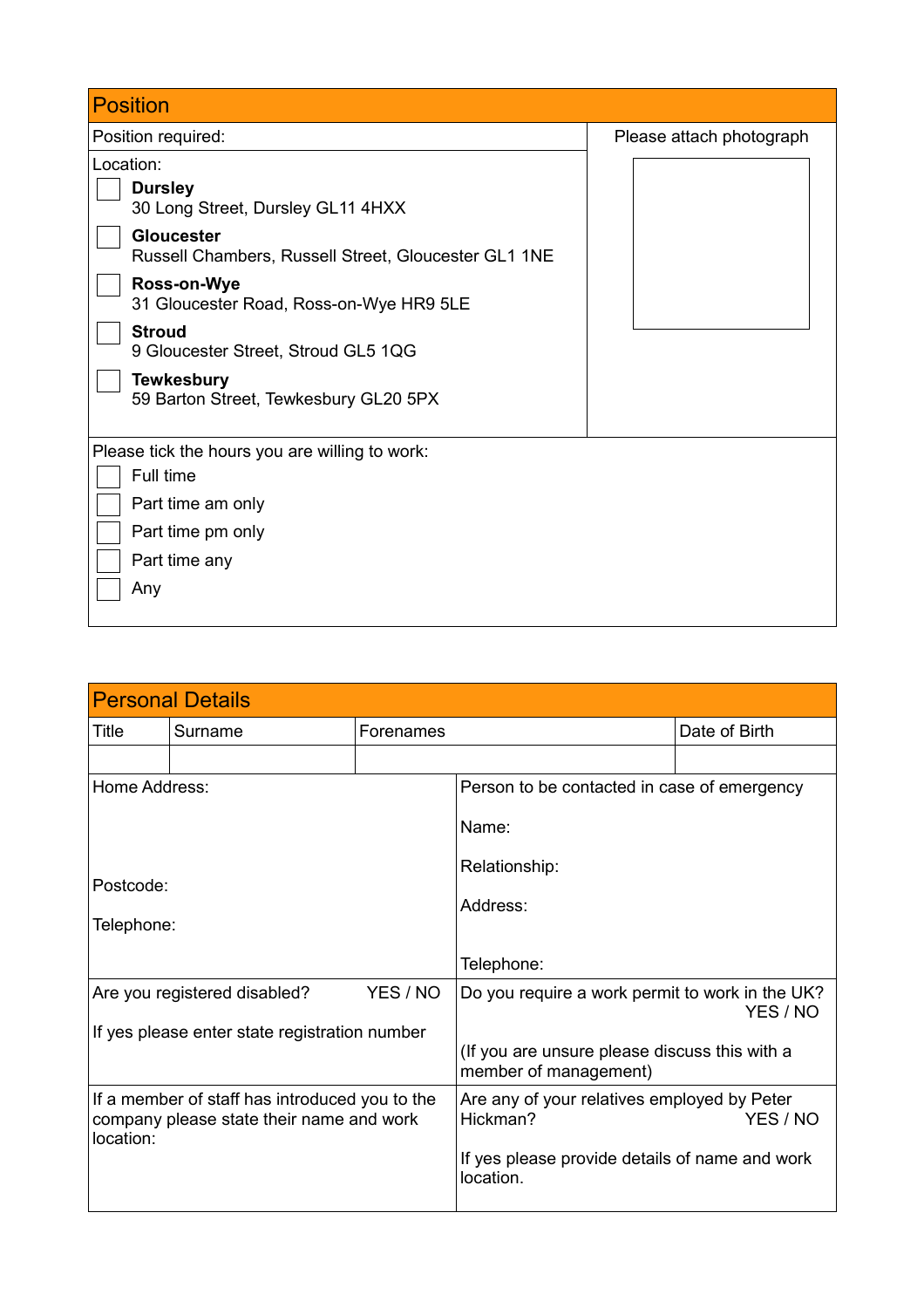| Where did you hear about this vacancy?<br><b>Employment Agency</b><br>Friend / relative in company                                                                                                                                           | Have you been convicted of a criminal offence<br>or have you any charges outstanding? (If yes<br>please provide details)<br>YES / NO |
|----------------------------------------------------------------------------------------------------------------------------------------------------------------------------------------------------------------------------------------------|--------------------------------------------------------------------------------------------------------------------------------------|
| Press advertisement (please specify<br>newspaper)<br>Other (please specify)                                                                                                                                                                  | (Convictions defined as "spent" under the Rehabilitation of<br>Offenders Act should not be mentioned)                                |
| Have you had any illness necessitating more<br>than four weeks' absence from employment in<br>the last five years? (please specify)<br>Do you suffer from any illness or disability which<br>may affect the work your are able to undertake? | Have you previously been employed by this<br>YES / NO<br>company?                                                                    |
| (please specify)                                                                                                                                                                                                                             |                                                                                                                                      |
| Please tick if you have any of the following                                                                                                                                                                                                 |                                                                                                                                      |
| Full driving licence                                                                                                                                                                                                                         | <b>First Aid certificate</b>                                                                                                         |

## Hobbies & Interests

What interests do you have? Include details of voluntary work. Continue on a separate sheet if necessary.

| <b>Education &amp; Training</b> |                                         |                           |                         |       |  |
|---------------------------------|-----------------------------------------|---------------------------|-------------------------|-------|--|
| Dates                           |                                         | Schools/Colleges Attended | Subject Studied & Level | Grade |  |
| From                            | (e.g. O/GCSE/A)<br>Name & Address<br>To |                           |                         |       |  |
|                                 |                                         |                           |                         |       |  |
|                                 |                                         |                           |                         |       |  |
|                                 |                                         |                           |                         |       |  |
|                                 |                                         |                           |                         |       |  |
|                                 |                                         |                           |                         |       |  |
|                                 |                                         |                           |                         |       |  |
|                                 |                                         |                           |                         |       |  |
|                                 |                                         |                           |                         |       |  |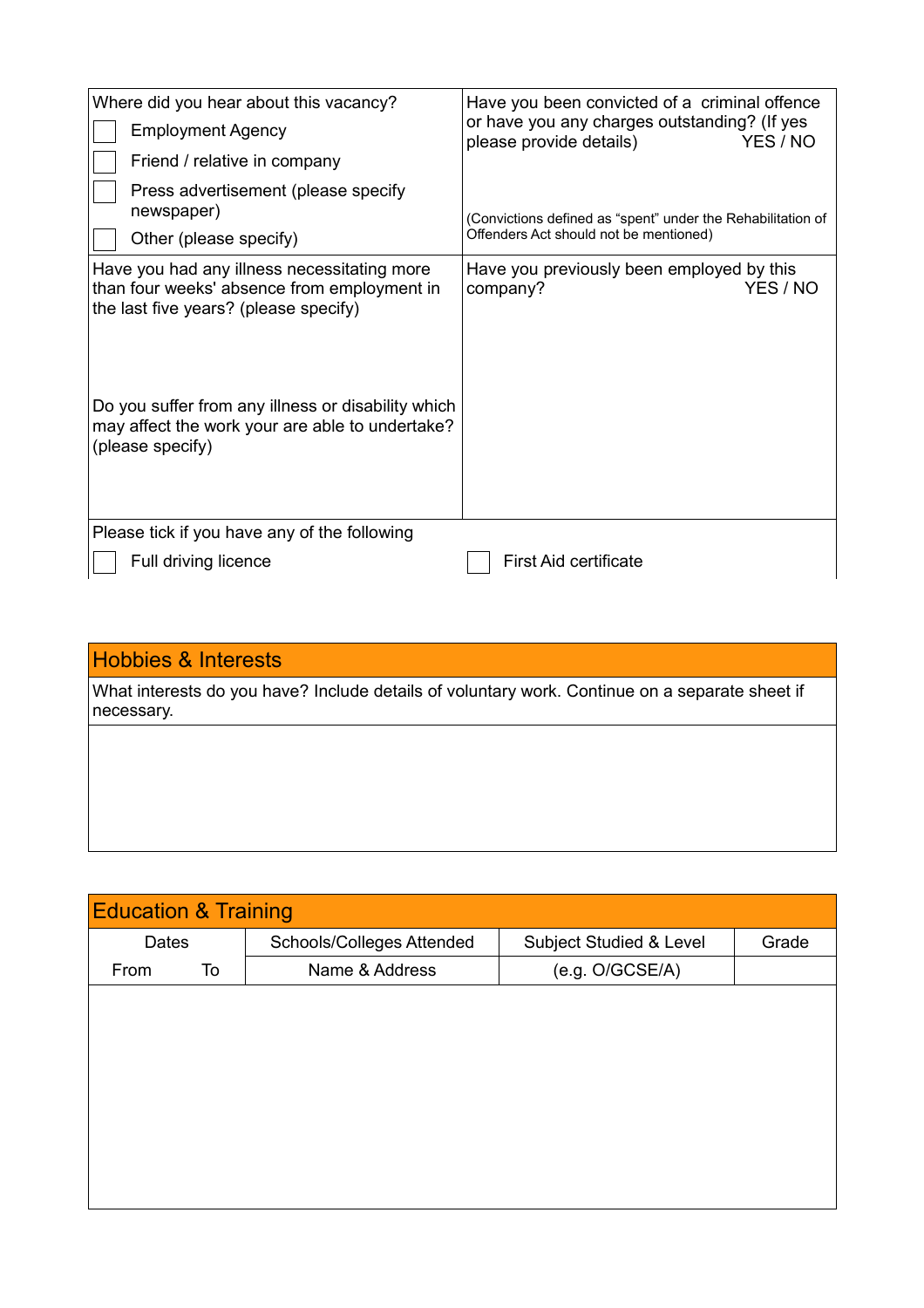## Employment History

Give details of current and previous employment starting with the most recent (continue on a separate sheet if necessary)

| Dates<br>From<br>To | Name and Full Address<br>of Company | Position Held /<br><b>Main Duties</b> | Reason for<br>Leaving |
|---------------------|-------------------------------------|---------------------------------------|-----------------------|
|                     |                                     |                                       |                       |
|                     |                                     |                                       |                       |
|                     |                                     |                                       |                       |
|                     |                                     |                                       |                       |
|                     | Contact for reference:              |                                       | Current pay:          |
|                     |                                     |                                       |                       |
|                     |                                     |                                       |                       |
|                     |                                     |                                       |                       |
|                     |                                     |                                       |                       |
|                     |                                     |                                       |                       |
|                     | Contact for reference:              |                                       |                       |
|                     |                                     |                                       |                       |
|                     |                                     |                                       |                       |
|                     |                                     |                                       |                       |
|                     |                                     |                                       |                       |
|                     | Contact for reference:              |                                       |                       |
|                     |                                     |                                       |                       |
|                     |                                     |                                       |                       |
|                     |                                     |                                       |                       |
|                     |                                     |                                       |                       |
|                     |                                     |                                       |                       |
|                     | Contact for reference:              |                                       |                       |
|                     |                                     |                                       |                       |